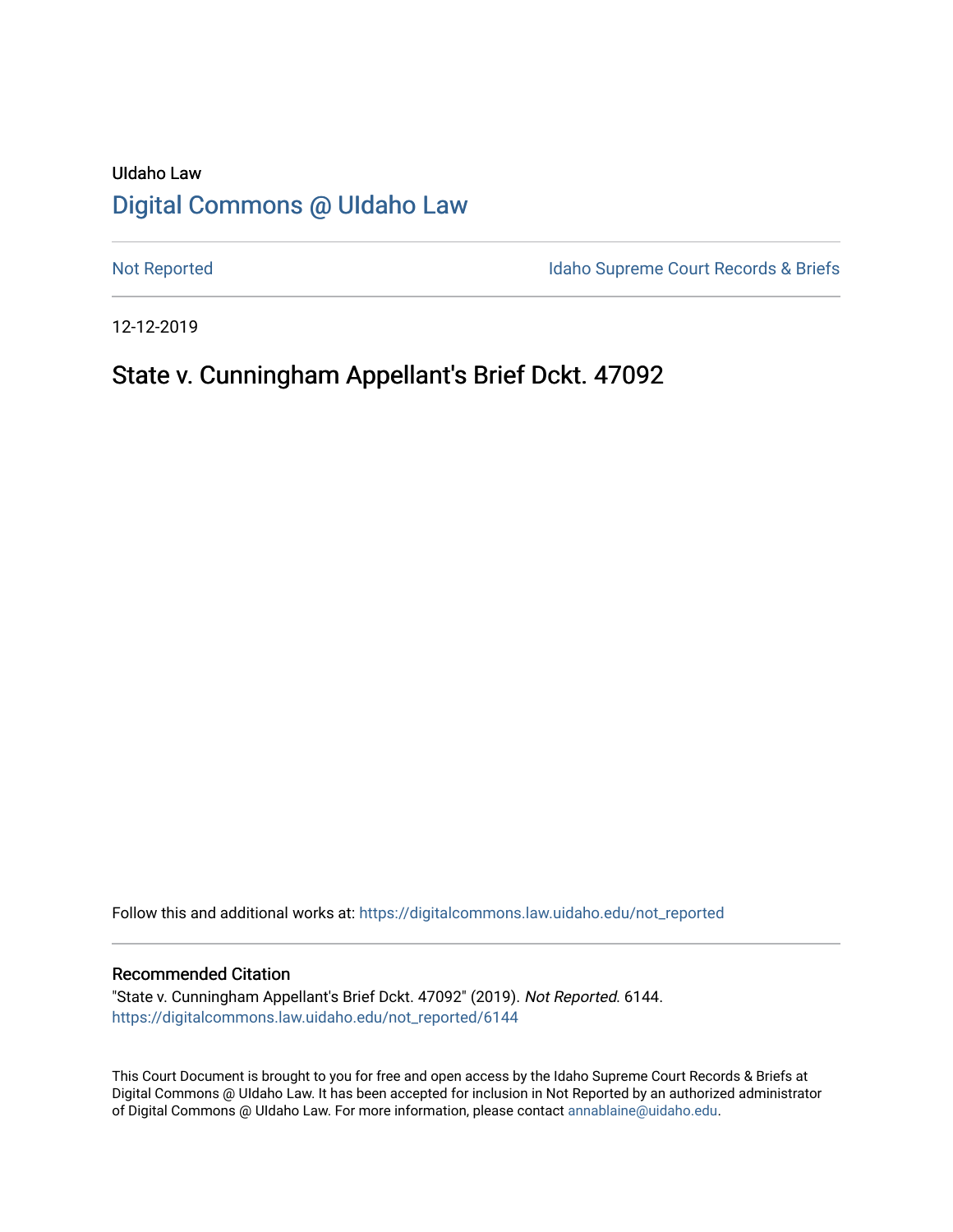Electronically Filed 12/12/2019 3:06 PM Idaho Supreme Court Karel Lehrman, Clerk of the Court By: Brad Thies, Deputy Clerk

ERIC D. FREDERICKSEN State Appellate Public Defender I.S.B. #6555

KIMBERLY A. COSTER Deputy State Appellate Public Defender I.S.B. #4115 322 E. Front Street, Suite 570 Boise, Idaho 83702 Phone: (208) 334-2712 Fax: (208) 334-2985 E-mail: documents@sapd.state.id. us

## IN THE SUPREME COURT OF THE STATE OF IDAHO

NO. 47092-2019

ADA COUNTY NO. CR0l-18-21028

APPELLANT'S BRIEF

# STATEMENT OF THE CASE

Nature of the Case

Blaine Joseph Cunningham appeals from the district court's order relinquishing jurisdiction and from the judgment sentencing him to prison for seven years, with three years fixed, for possessing a controlled substance. He argues that his prison sentence is excessive and unreasonable under the circumstances.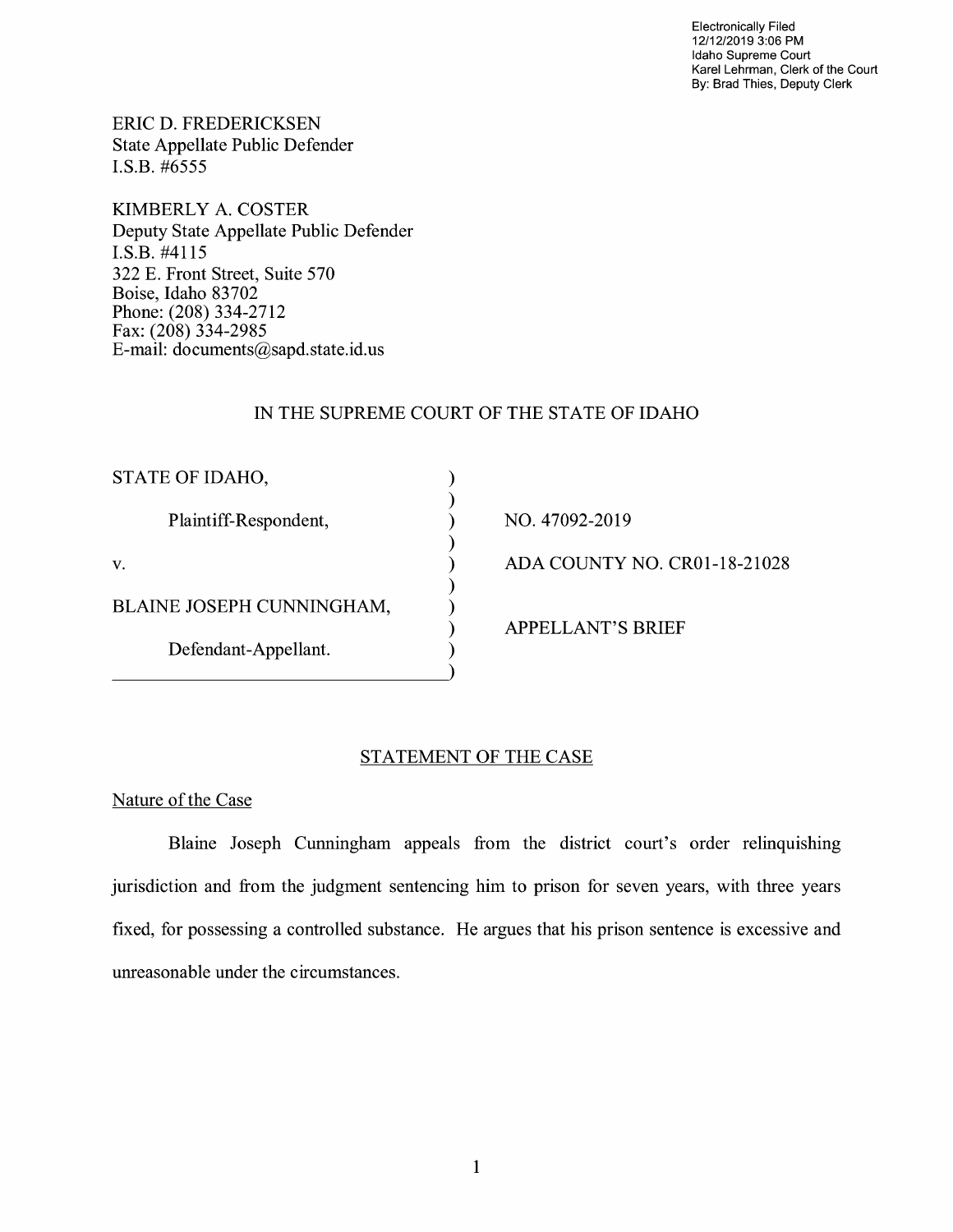## Statement of the Facts and Course of Proceedings

In May of 2018, Mr. Cunningham was found in possession of methamphetamine and LSD.  $(PSI, p.2.)$ <sup>1</sup> He had recently been released from prison and was on parole at the time. (PSI, p.2.) He was arrested and charged with two counts of possession of a controlled substance. (R., pp.8, 22.) Pursuant to an agreement with the State, he pled guilty to possession of methamphetamine and the State dismissed the other count. (R., pp.28, 32.) The district court sentenced him to seven years, with a three-year fixed term, and retained jurisdiction. (R., p.32.)

Mr. Cunningham was then assessed by the Department of Correction ("Department") and placed in the Advanced Practices program and Idaho State Correctional Institution (ISCI). *(See*  Sealed, p.1.) However, before he had the chance to begin and benefit from his classes, the Department issued a Class A disciplinary offense report (DOR). (PSI, pp.484-86.) Mr. Cunningham adamantly denied the allegations in the DOR and appealed. (PSI, pp.484-86.) The Department affirmed, removed Mr. Cunningham from the program, and wrote the district court a letter recommending that it relinquish jurisdiction. (PSI, pp.480-86.)

At Mr. Cunningham's request, the district court granted a rider review evidentiary hearing, allowing him to challenge the truthfulness of the allegations in the DOR. (Tr., p.8, Ls.7- 10.) After Mr. Cunningham sent subpoenas to the Department, he and the Department reached an agreement whereby Mr. Cunningham withdrew his subpoenas and in exchange, the Department withdrew the DOR, dismissing it from Mr. Cunningham's prison record. (Tr., p.17, Ls.7-14.) The Department sent the district court an amended PSI Addendum (APSI), dated April 16, 2019, which, while still recommending relinquishment of jurisdiction, reflected that

<sup>&</sup>lt;sup>1</sup> "PSI" references the 505-page electronic file of the same name, containing the confidential presentence investigation report and associated confidential documents, including the April 16, 2019 amendment Addendum to Presentence Report.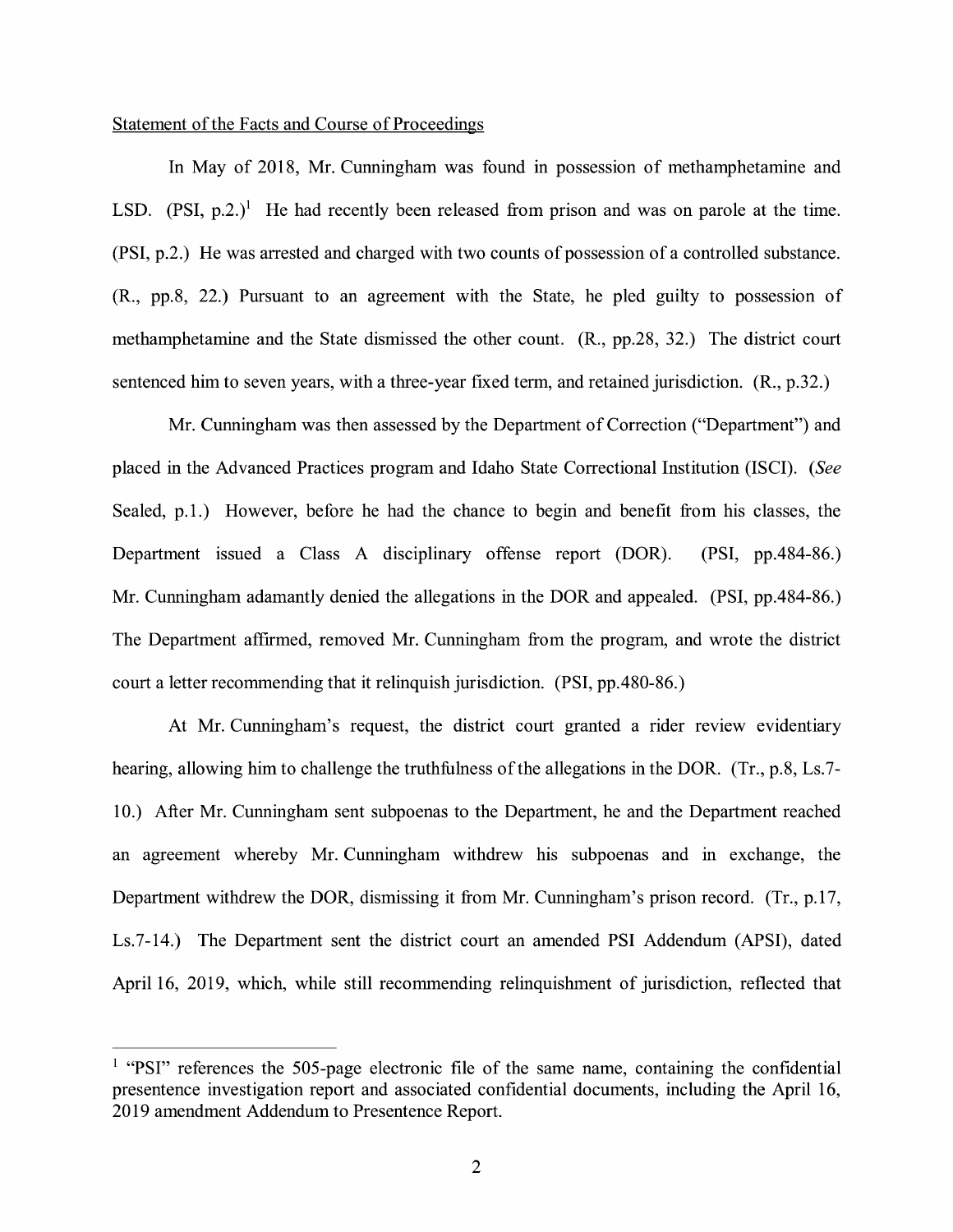Mr. Cunningham received *no* DORs during his rider, but had five corrective items and 1 housing concern. (PSI, pp.493-97.) The amended APSI reported that Mr. Cunningham was unable to attend the required classes "due to his placement in restrictive housing," and recommended relinquishing jurisdiction. (PSI, pp.493-97.)

At the subsequent rider review hearing held the following week, Mr. Cunningham asked the district court for another opportunity to perform a rider, noting he had been approved for classes but had not had the chance to benefit from them. (Tr., p.22, Ls.11-14.) Alternatively, he asked the district court to modify his sentence pursuant to Idaho Criminal Rule 35, by reducing the fixed portion by one year. (Tr., p.23, Ls.10-24.) The district court decided to relinquish jurisdiction, finding that Mr. Cunningham was a "danger to the community" and was an inappropriate candidate for probation; the court also declined to grant his request for a reduction. (Tr., p.25, Ls.3-12; R., pp.57-59.)

Mr. Cunningham filed a Notice of Appeal that is timely from his judgment and from the order of the district court relinquishing jurisdiction. I.A.R.17( $e$ )(1)(B). (R.,  $pp.60-62$ .)

#### ISSUE

Did the district court abuse its discretion by relinquishing jurisdiction and sentencing Mr. Cunningham to prison, without reducing his sentence?

#### ARGUMENT

# The District Court Abused Its Discretion By Relinquishing Jurisdiction And Sentencing Mr. Cunningham To Prison, Without Reducing His Sentence

## A. Introduction

Mr. Cunningham argues that the length of his sentence is excessive and that the district court's refusal to grant his request to complete another rider and to instead relinquish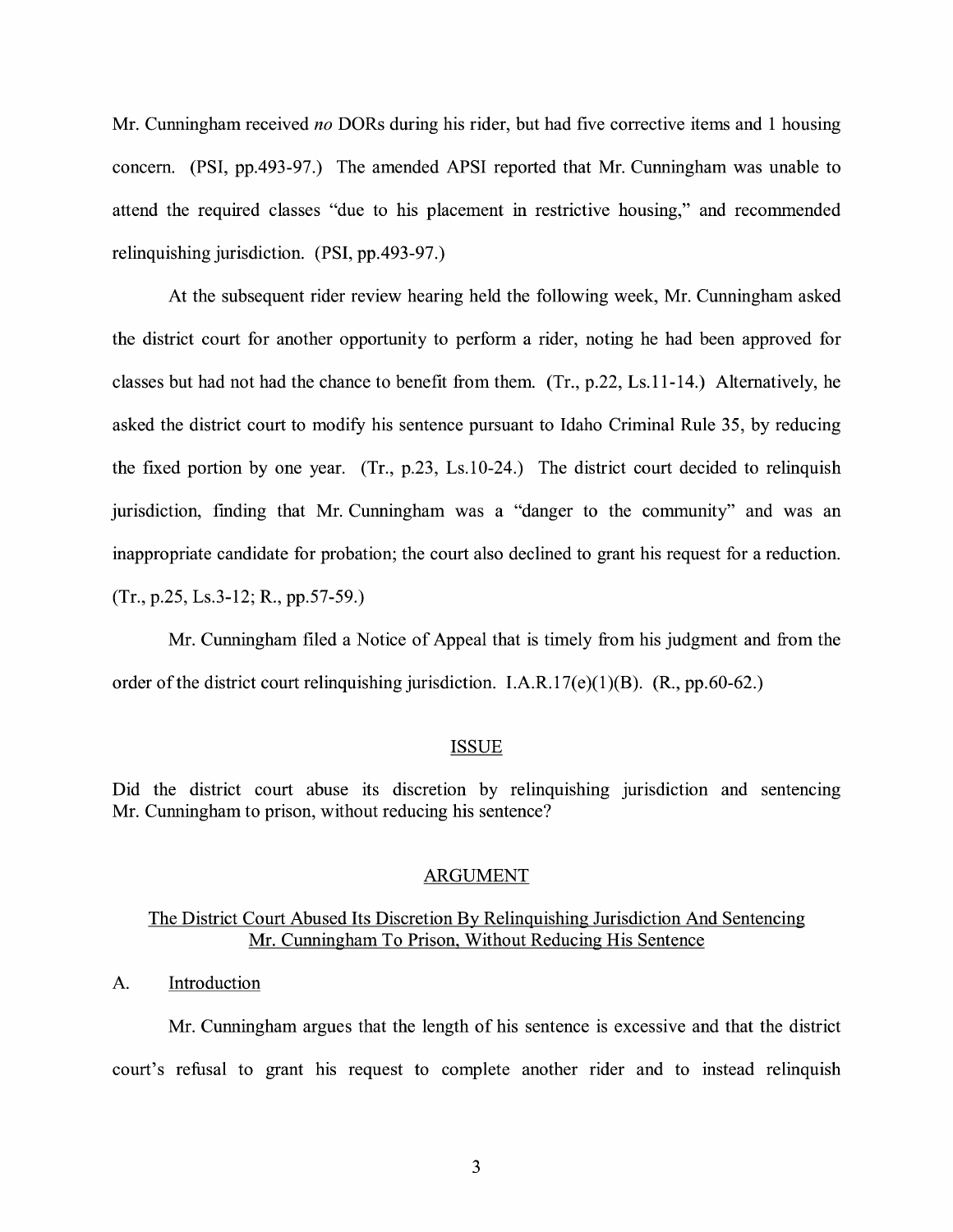jurisdiction, without reducing his sentence, represents an abuse of the district court's sentencing discretion.

### B. Standard Of Review

The district court's sentencing decisions are reviewed under the multi-tiered abuse of discretion standard. *State v. Miller,* 151 Idaho 826, 834 (2011 ). The relevant inquiry is whether the district court: correctly perceived the issue as one of discretion; acted within the boundaries of its discretion; acted consistently with the legal standards applicable; and reached its decision by an exercise ofreason. *Id; see also State v. Le Veque,* 164 Idaho 110, 12 (2018).

The determination whether to place a defendant on probation or instead to send him to prison is governed by the legal standards set forth in Idaho Code § 19-2521, which require that the district court *not* impose a prison sentence "unless, having regard to the nature and circumstances of the crime and the history, character and condition of the defendant, it is of the opinion that imprisonment is appropriate for protection of the public ... " *Id.* Where, as in the present case, the district court lacks sufficient information at the time of sentencing to decide if a defendant is suitable for probation, the court has discretion to impose sentence and retain jurisdiction for further evaluation by the Department of Correction, and afford the defendant an opportunity to demonstrate his rehabilitation potential and suitability for probation. *See*  LC.§ 19-2601(4); *State v. Jones,* 141 Idaho 673, 677 (Ct. App. 2005); *State v. Lee,* 117 Idaho 203, 205-06 (Ct. App. 1991). The district court's refusal to retain jurisdiction for such further evaluation will not be deemed an abuse of discretion if the district court already has sufficient information to determine that a suspended sentence and probation would be inappropriate under Idaho Code§ 19-2521. *State v. Toohill,* 103 Idaho 565, 567 (Ct. App. 1982).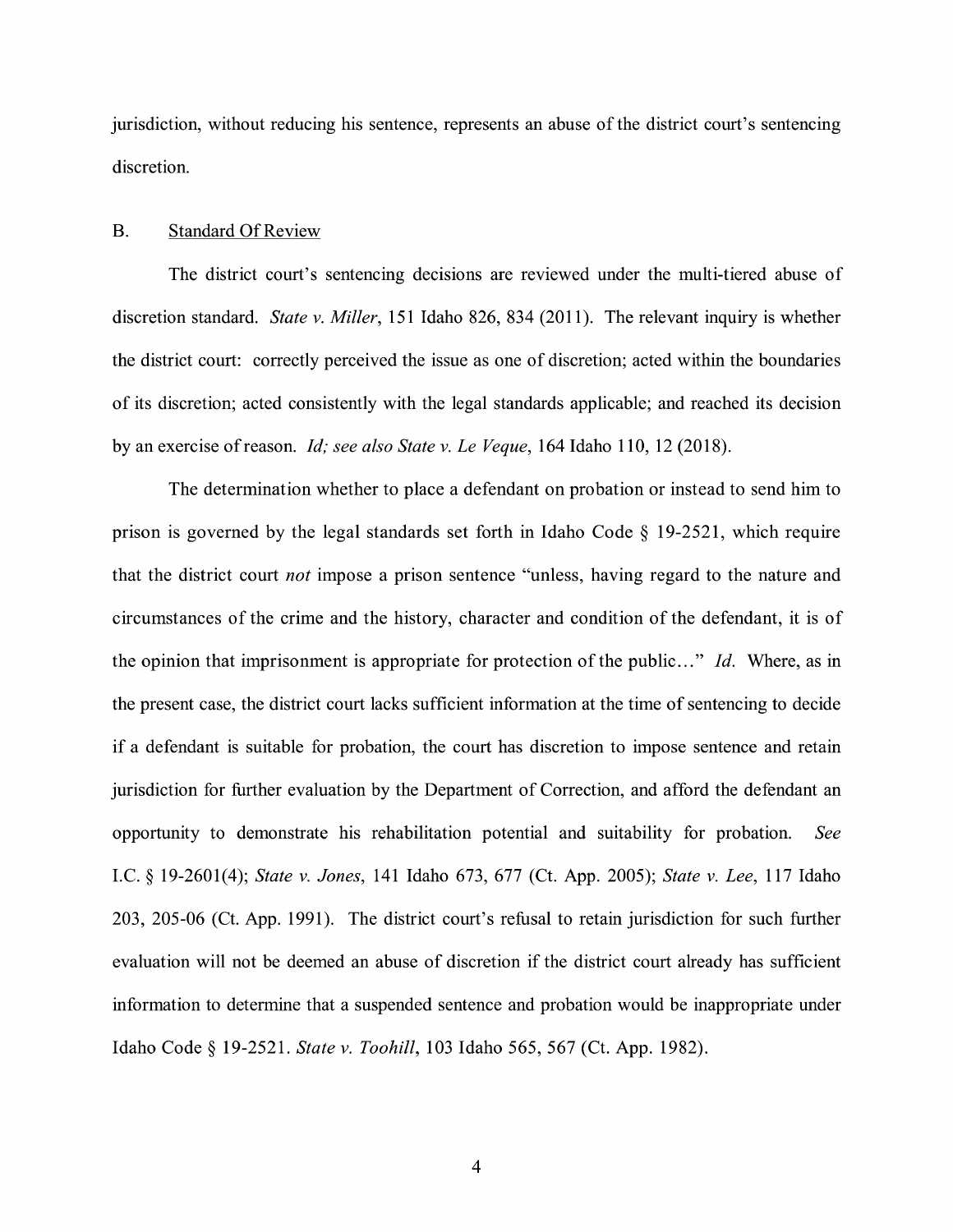Where a defendant challenges his sentence as excessively harsh, the appellate court conducts an independent review of the record, giving consideration to the nature of the offense, the character of the offender, and the protection of the public interest. *Miller,* 151 Idaho at 834. A request for reduction of sentence pursuant to Idaho Criminal Rule 35(b) is essentially a plea for leniency which may be granted if the sentence originally imposed was unduly severe. *State v. Trent,* 125 Idaho 251, 253 (Ct. App. 1994). "The criteria for examining rulings denying the requested leniency are the same as those applied in determining whether the original sentence was reasonable." *Id.* 

# C. Given The Circumstances Of This Case, The District Court's Decision To Relinquish Jurisdiction, Without Reducing His Sentence, Was Unreasonable And Represents An Abuse Of The District Court's Discretion

Mr. Cunningham was 39 at the time of sentencing. (PSI, p.1.) He has acknowledged his addiction and that at the time of his arrest he had been using methamphetamine on a daily basis. (PSI, p.3.) Mr. Cunningham grew up in a dysfunctional household surrounded by addiction and substance abuse. (PSI, p.26.) His father was an alcoholic with anger issues, and his mother was depressed and abused methamphetamine when he was a young child. (PSI, 26.) His parents verbally abused each other, with the children often attempting to intervene. (PSI, p.27.) In his house, drug abuse was tolerated. (PSI, p.26.) Mr. Cunningham had his first drink when he was just and by the time he was fifteen, he was a regular user of marijuana, cocaine, heroin and methamphetamine. (PSI, p.32.)

The family lived in poverty in the Garden City area. (PSI. p.27.) From the time he was a young child, Mr. Cunningham acted out, being defiant, aggressive, and destructive. (PSI, p.27.) He was suspended from school as a kid, and eventually diagnosed as a teen with ADHD and Bi-Polar Disorder. (PSI, pp.27-30.) He was taking medication on and off through his teens. (PSI,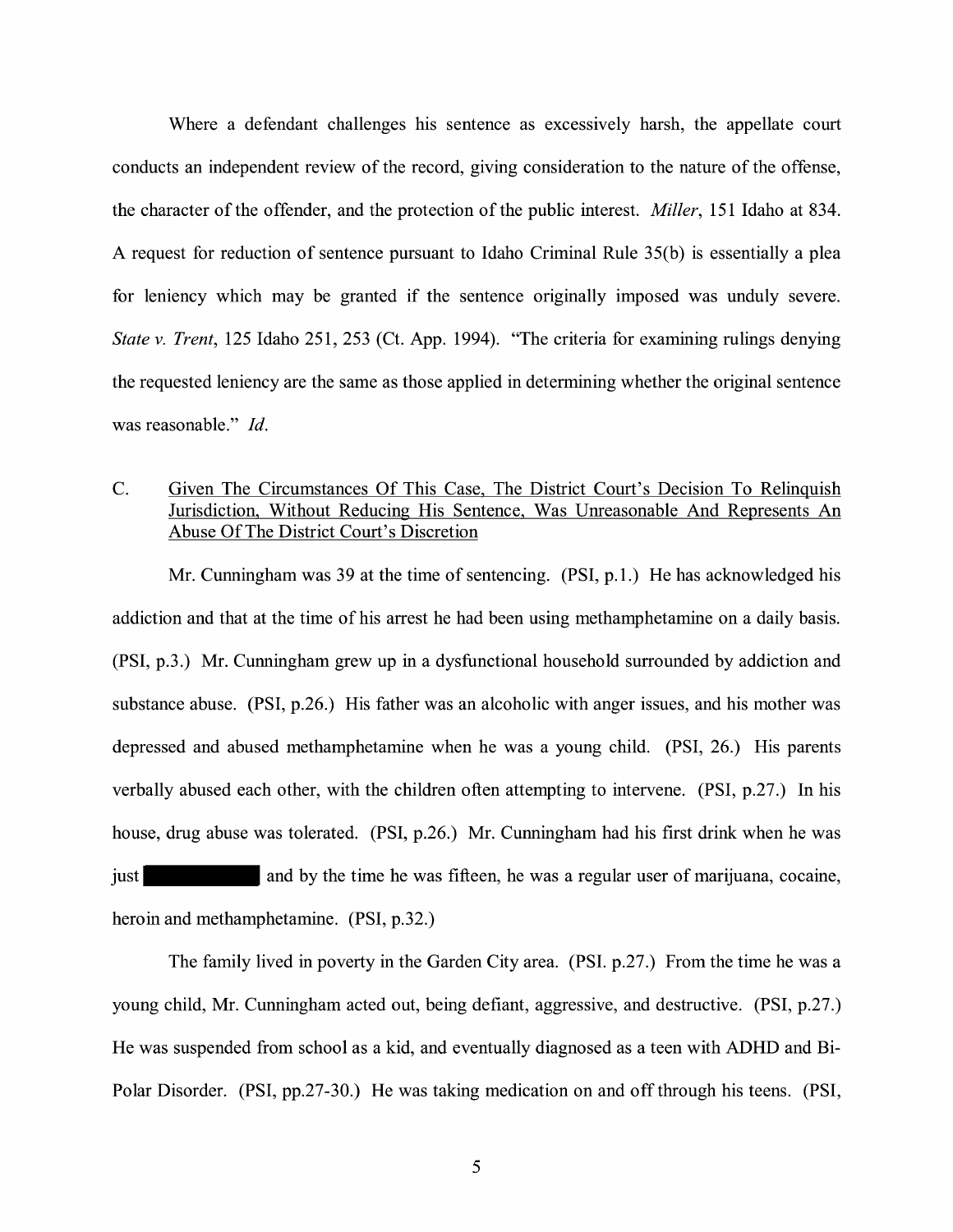p.30). He had entanglements with the juvenile justice system, and was detained when he was sixteen; he has been in and out of prison ever since. (PSI, pp.3, 25.) During his detention, he was committed to Mercy Medical Center for his chemical dependence and psychiatric problems, but released back to detention without meaningful. (PSI, p.31.) He used methamphetamine to self-medicate, specifically to recover from mood swings that he experiences. (PSI, p.19.) His succession of criminal offenses result from conduct related to his abuse and addiction to drugs, and were committed while he was high or drunk. (PSI, pp.19, 22.)

Mr. Cunningham has an intractable drug problem. Recovery has remained elusive for him, but he is not without hope or support. According to his recent GAIN assessment, he is highly motivated for treatment. (PSI, p.12.) Residential treatment, including testing, cognitive testing, and relapse prevention programming, was recommended. (PSI, p.16.) Mr. Cunningham also has a mother and sister who can provide him with strong support as he works his recovery. **(PSI,** p.27.)

Mr. Cunningham has shown remorse for his actions, which should be taken into account. In his letter to the district court, prior to sentencing, he took responsibility for his relapse. **(PSI,**  p.478.) He was remorseful for the harm he had caused, especially to his young daughter who was looking forward to seeing him, and to his mother who is in very poor health. (PSI, p.478.)

Additionally, Mr. Cunningham had complicated start to his rider. He was initially sent to the wrong facility and placed on an incorrect programming/release schedule (PSI, p.488). However, his subsequent conduct, while flawed, did not justify the district court's decision to relinquish jurisdiction over him. He received reprimands for drinking coffee in a unit where he did not live, for engaging in horseplay, for a misunderstanding about whether he could step out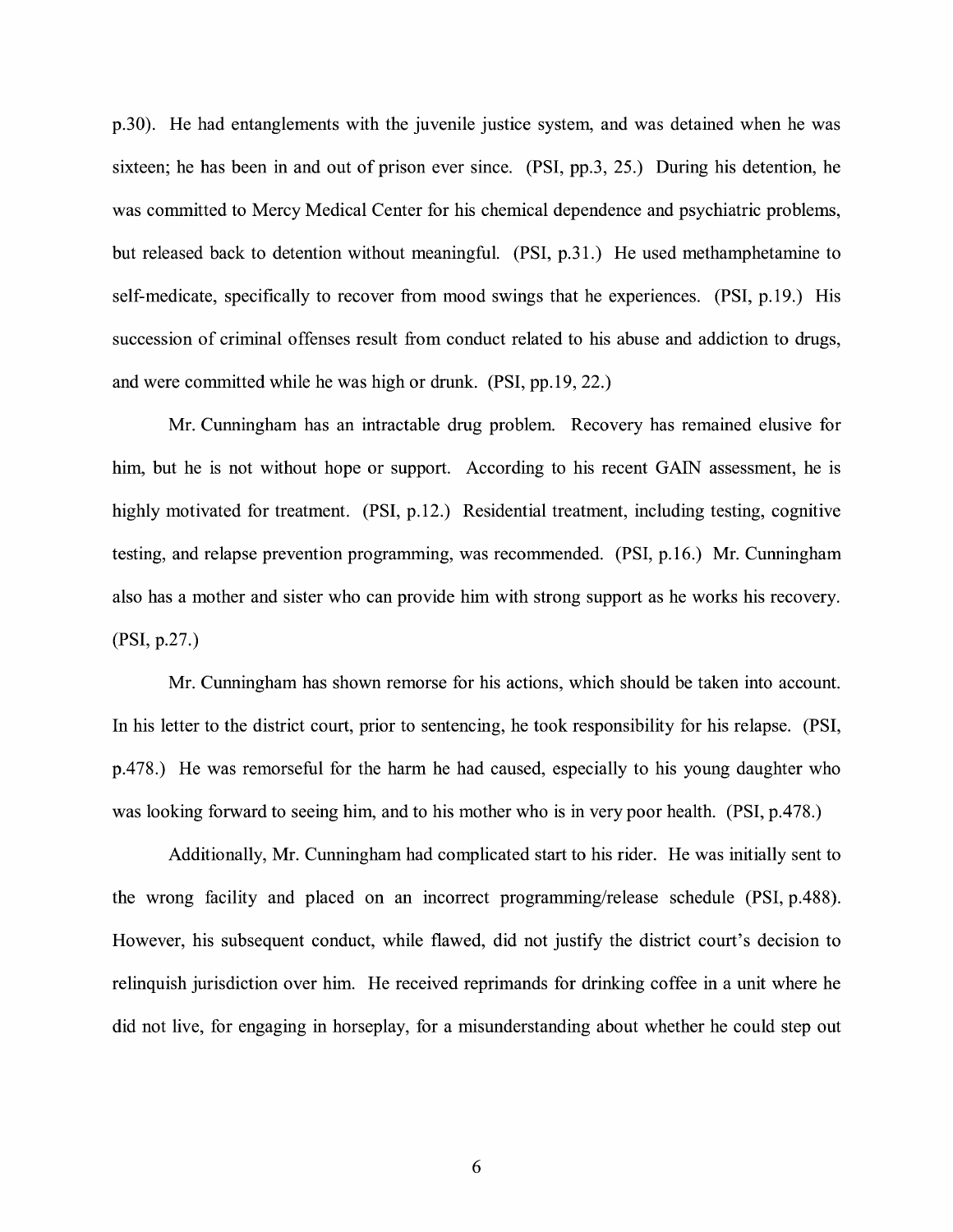of the area in order to get toilet paper, and for hanging out near doorways and hallways. (See **PSI,** pp.501-05.)

At 39, Mr. Cunningham finds himself taking a hard look at who he is and how he will move forward. He still struggles to understand his addiction and the choices he has made. He knows that none of the events noted above excuses his conduct. However, all of these circumstances should be taken into account, and if properly considered, weigh in favor of retaining jurisdiction with the potential for probation, or at least in favor of granting him a oneyear reduction of the fixed portion of his sentence. The district court abused its sentencing discretion. Therefore, this Court should vacate Mr. Cunningham's sentence and remand his case to the district court with instructions that the court retain jurisdiction, or alternatively reduce the fixed term of his sentence.

#### **CONCLUSION**

Mr. Cunningham respectfully asks this Court to vacate his sentence and remand his case to the district court with instructions that the district retain jurisdiction and allow him to complete a rider. Alternatively, he asks this Court to reduce his sentence.

DATED this 12<sup>th</sup> day of December, 2019.

/s/ Kimberly A. Coster KIMBERLY A. COSTER Deputy State Appellate Public Defender